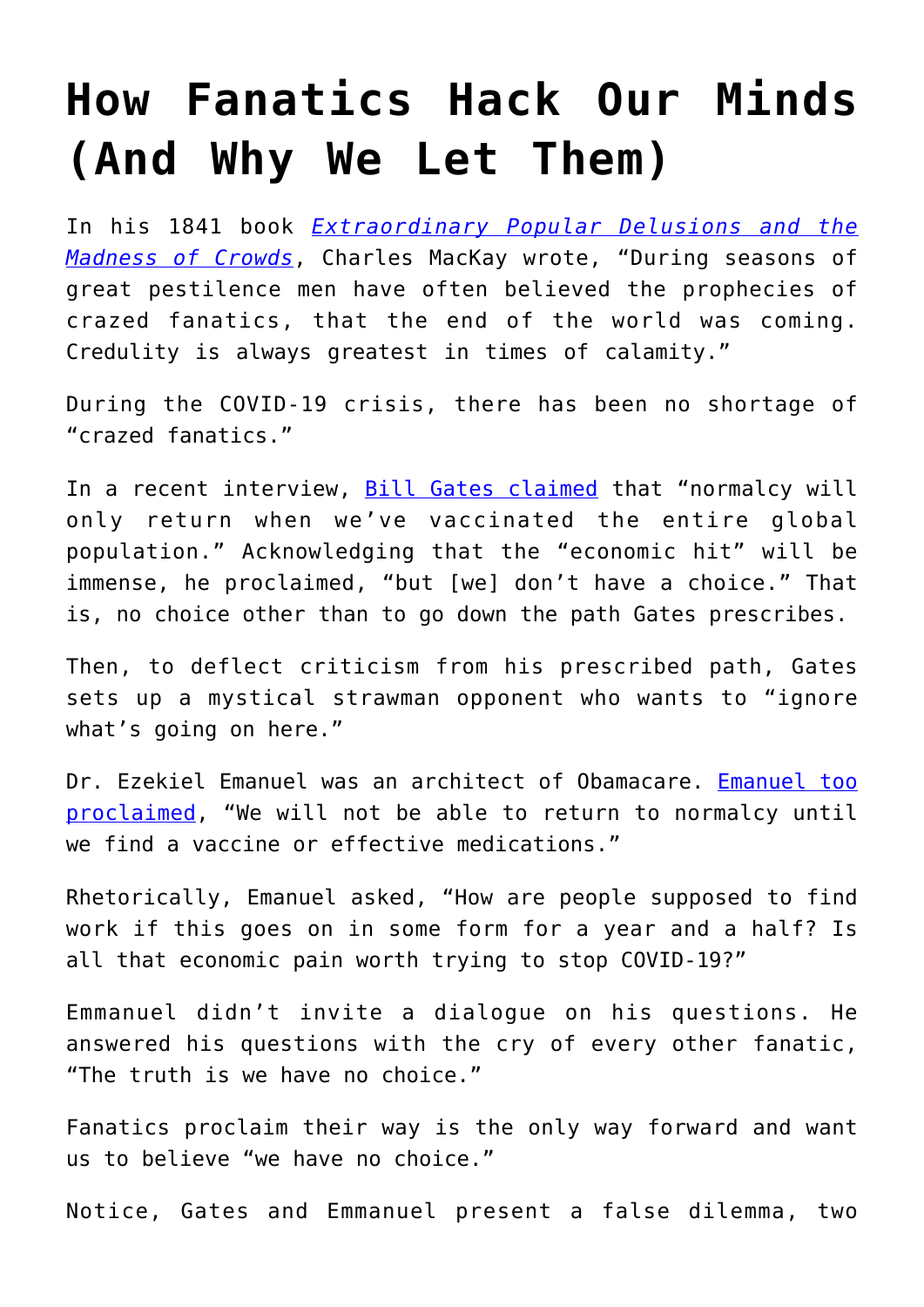alternatives: shut down the economy for many months to come or do nothing. You either support the lockdowns, or you're a threat to public health.

Gates and Emmanuel refuse to acknowledge other possibilities. They fail to see the limitless possibilities that arise from voluntary adjustments by businesses and individuals.

Through this COVID-19 crisis, fanatics have weaponized the false dilemma logical fallacy to [obscure "rational, honest](https://yourlogicalfallacyis.com/black-or-white) [debate."](https://yourlogicalfallacyis.com/black-or-white) "This insidious tactic has the appearance of forming a logical argument, but under closer scrutiny it becomes evident that there are more possibilities than the either/or choice that is presented."

You may recognize this tactic in various other forms. *You either want educational spending by government to increase, or you're against education. You either want higher taxes on the "wealthy," or you want the poor to go without healthcare.*

## **Foxes and Hedgehogs**

Those who use the false dilemma tactic and think in black and white terms have the worst records as forecasters. In his book, *[Enlightenment Now](https://www.amazon.com/Enlightenment-Now-Science-Humanism-Progress/dp/0143111388)*, Steven Pinker reports on the research of University of Pennsylvania professor Philip Tetlock, who interviewed 284 forecasters to understand the makeup of an accurate forecaster from the many more who are "often mistaken but never in doubt."

Tetlock metaphorically drew on the Greek poet Archilochus who wrote, "The fox knows many things, but the hedgehog knows one big thing." "The hedgehogs are more the big idea people, more decisive," [Tetlock observes.](https://www.npr.org/2019/07/08/739502013/the-fox-and-the-hedgehog-a-story-of-triumphs-and-tragedy) For forecasters, decisiveness is not a good quality. Don't rely on the forecasts of hedgehogs.

A physician with the mindset of a hedgehog might remove your tonsils to cure repeated sore throats. Medical hedgehogs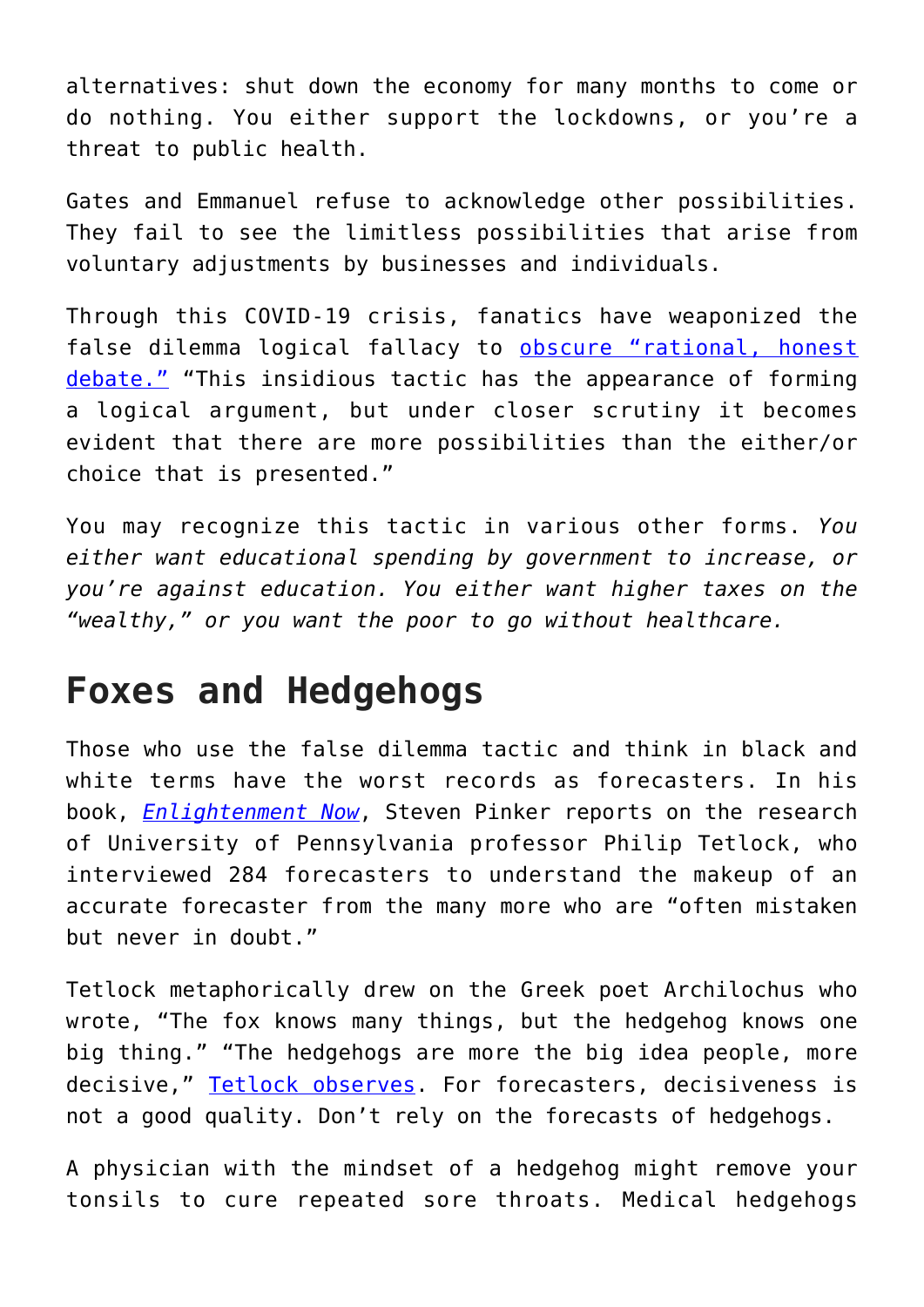wouldn't be knowledgeable of dietary and lifestyle changes that could support your health.

Pinker warns, those "with Big Ideas—left-wing or right-wing, optimistic or pessimistic—which they held with an inspiring (but misguided) confidence" were the worst forecasters. Having a narrow focus, hedgehogs can't see the big picture beyond their specialization. In the words of Nobel laureate [Daniel](https://www.amazon.com/Thinking-Fast-Slow-Daniel-Kahneman/dp/0374533555) [Kahneman](https://www.amazon.com/Thinking-Fast-Slow-Daniel-Kahneman/dp/0374533555), they labor under "an enhanced illusion of their skill." Their forecasts, Kahneman adds, "produce poorer predictions than dart-throwing monkeys who would have distributed their choices evenly over the options."

The black-or-white thinking of these poor forecasters stems from their desire "to squeeze complex problems into the preferred cause-effect templates." Ideas and evidence that don't fit their theories are treated as "irrelevant distractions."

Fame leads to arrogance. Kahneman writes, "The more famous the forecaster the more flamboyant the forecasts." Tetlock observes, "Experts in demand were more overconfident than their colleagues who eked out existences far from the limelight."

Pinker adds that poor forecasters are allergic to the ambiguities of life and "to wishy-washy answers." Rather than looking for evidence that contradicts their position, they pile "up reasons why they were right and others wrong." Such experts "were unusually confident and likelier to declare things 'impossible' or 'certain.' Committed to their conclusions, they were reluctant to change their minds even when their predictions clearly failed. They would tell us, 'Just wait.'"

We already hear the "just wait" threat from experts who assure us that if we don't keep following their advice, the second wave of COVID-19 will inevitably be "[far more dire"](https://www.msn.com/en-us/health/other/cdc-director-warns-second-wave-of-coronavirus-this-winter-could-be-worse/ar-BB1304st?ocid=msedgntp%C2%A0%C2%A0) and the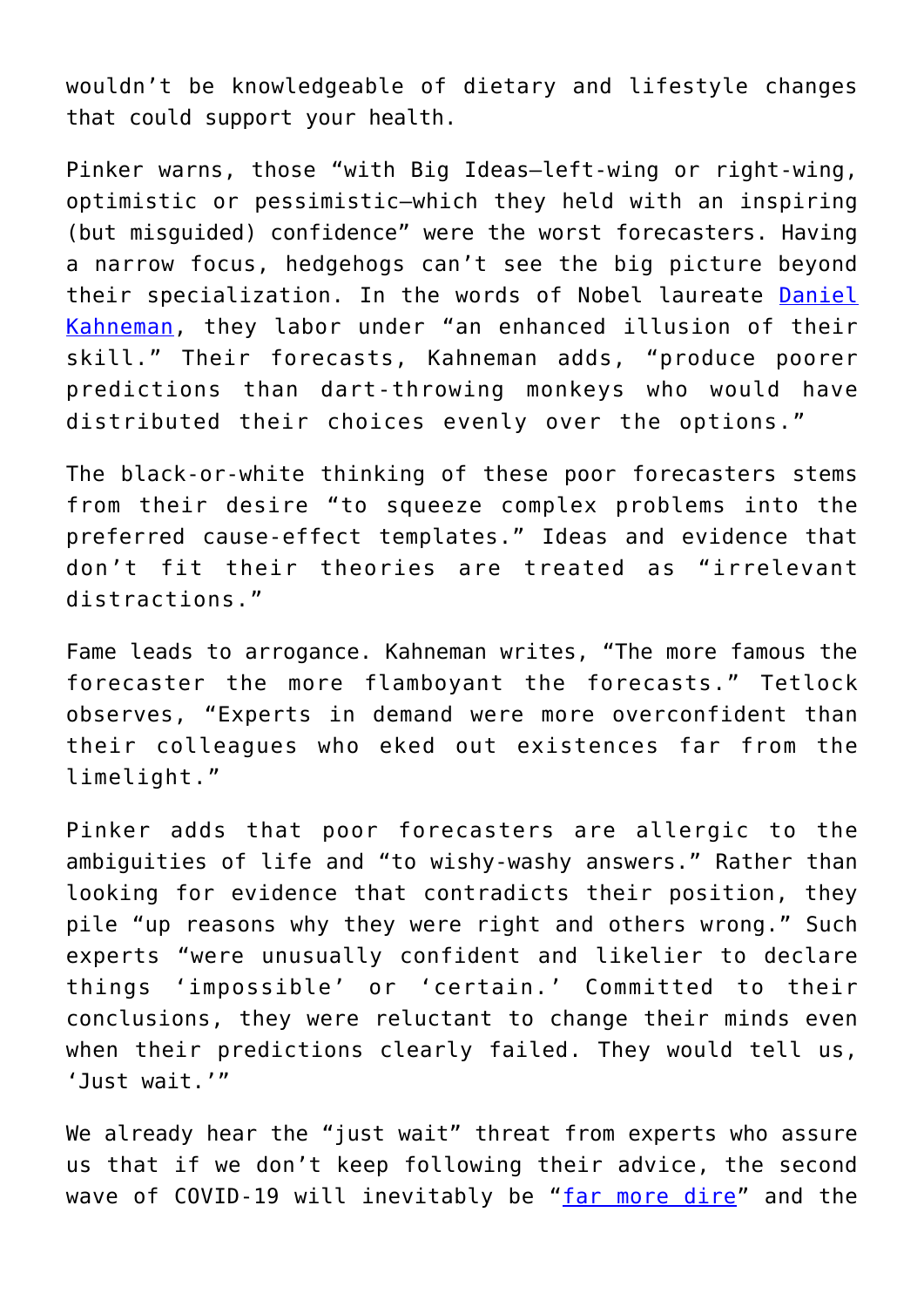"[potentially overwhelming outbreak.](https://www.mirror.co.uk/news/world-news/coronavirus-who-warns-people-need-21899534)"

Foxes are the "superforecasters." Pinker instructs that they are "not necessarily brilliant," but "they have personality traits that psychologists call 'openness to experience' (intellectual curiosity and a taste for variety), 'need for cognition' (pleasure taken in intellectual activity), and 'integrative complexity' (appreciating uncertainty and seeing multiple sides)."

Superforecasters are actively looking for their mindset biases. Pinker writes of the best forecasters, "They constantly ask themselves, 'Are there holes in this reasoning? Should I be looking for something else to fill this in? Would I be convinced by this if I were somebody else?'"

Politicians and central planners listen to fanatical hedgehogs who insist their way is the only way. The hedgehogs may be decisive, but their forecasts are often spectacularly wrong.

## **Why Hysteria is Contagious**

Jonathan Sumption, a former UK Supreme Court Justice, [recently](https://www.spectator.co.uk/article/former-supreme-court-justice-this-is-what-a-police-state-is-like-?fbclid=IwAR0Okk6gvvILDWOfu4pyr-4otqInNOvIjTh28mgtQJa1_zUUmqcu-PX-UeY) [warned](https://www.spectator.co.uk/article/former-supreme-court-justice-this-is-what-a-police-state-is-like-?fbclid=IwAR0Okk6gvvILDWOfu4pyr-4otqInNOvIjTh28mgtQJa1_zUUmqcu-PX-UeY), "When human societies lose their freedom, it's not usually because tyrants have taken it away. It's usually because people willingly surrender their freedom in return for protection against some external threat."

Sumption blames the public for demanding draconian actions. Most "don't pause to ask whether the action will work. They don't ask themselves whether the cost will be worth paying."

Because of herding behavior, "hysteria is infectious."

If you were handed two cards with lines on each, one clearly shorter than the other, could you tell the difference? If you think this is a ridiculous question, think again.

In one of psychology's most famous experiments, Solomon Asch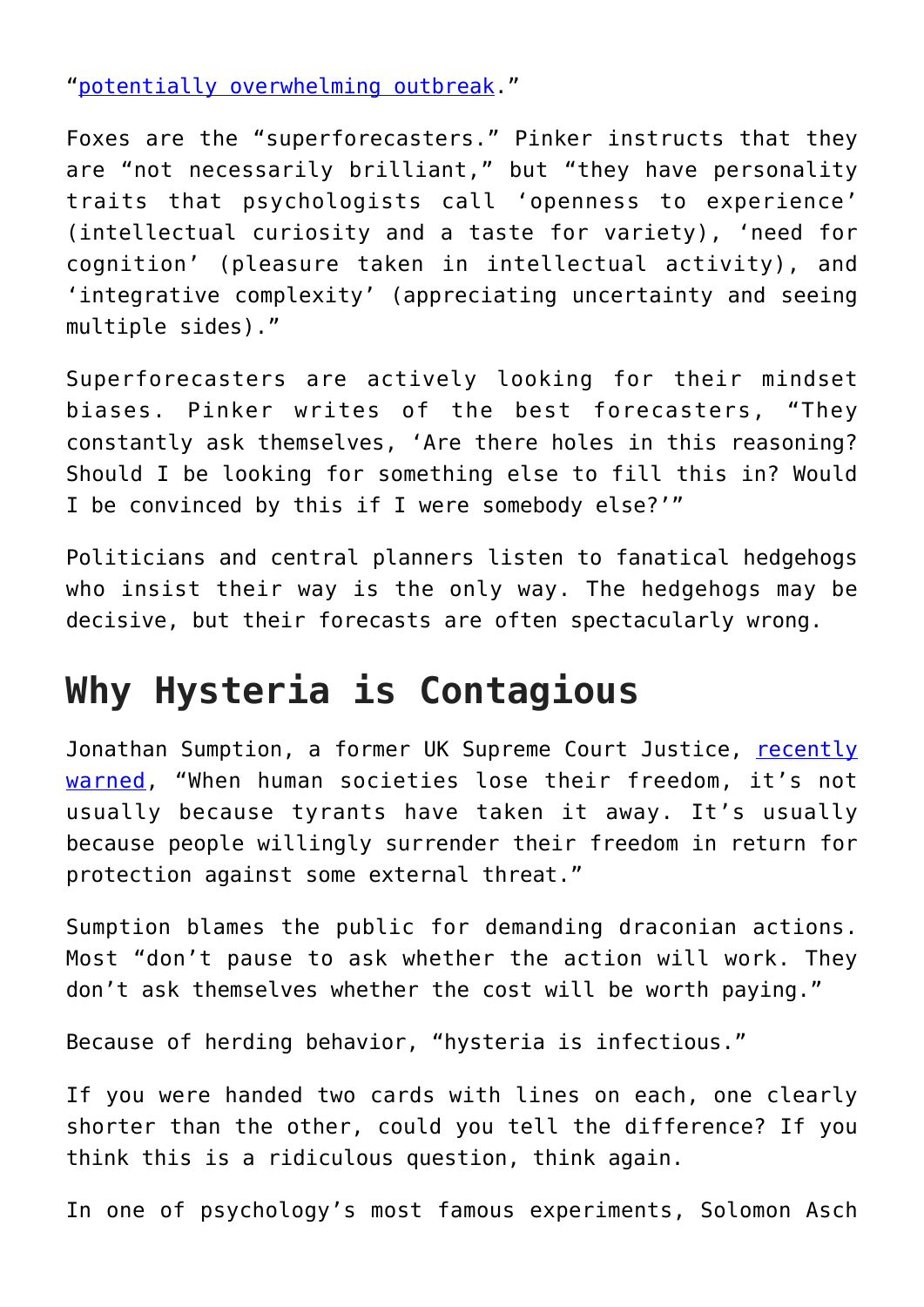showed that if you're in a group and most of the group members claim the shorter line is longer, you might just go along. In his book *[You Are Not So Smart](https://www.amazon.com/You-Are-Not-So-Smart/dp/1592407366)*, David McRaney reports, "In Asch's experiments, 75 percent of the subjects caved in on at least one question [about the length of the lines]. They looked at the lines, knew the answer everyone else was agreeing to was wrong, and went with it anyway."

Perhaps even worse, those who changed their correct answers to conform with others "seemed oblivious to their own conformity. When the experimenter told them they had made an error, they came up with excuses as to why they made mistakes instead of blaming the others."

If you're sure you would go against the grain, consider this: "The percentage of people who conformed grew proportionally with the number of people who joined in consensus against them."

Imagine you are in a meeting, and a significant decision is to be made. You think your manager's plan is ditzy. You are ready to speak out when you see everyone else in the meeting is agreeing with your manager. Would you behave like a mouse and go along? If you've ever gone along with a poor decision, don't beat up on yourself; it's tough to go against the herd.

Perhaps you think Asch's experiments merely show there is no reason to dispute the crowd when the situation is trivial. Sadly, research shows when something significant is on the line, *fewer* people will buck the herd.

In his book *[The Science of Fear](https://www.amazon.com/Science-Fear-Culture-Manipulates-Brain/dp/0452295467)*, Dan Gardner reports on experiments by psychologists Robert Baron, Joseph Vandello, and Bethany Brunsman found that conformity goes up "so long as the judgments are difficult or ambiguous, and the influencing agents are united and confident."

Gardner wondered, would new evidence "make us doubt our opinions?" The answer, Gardner found, is, "Once we have formed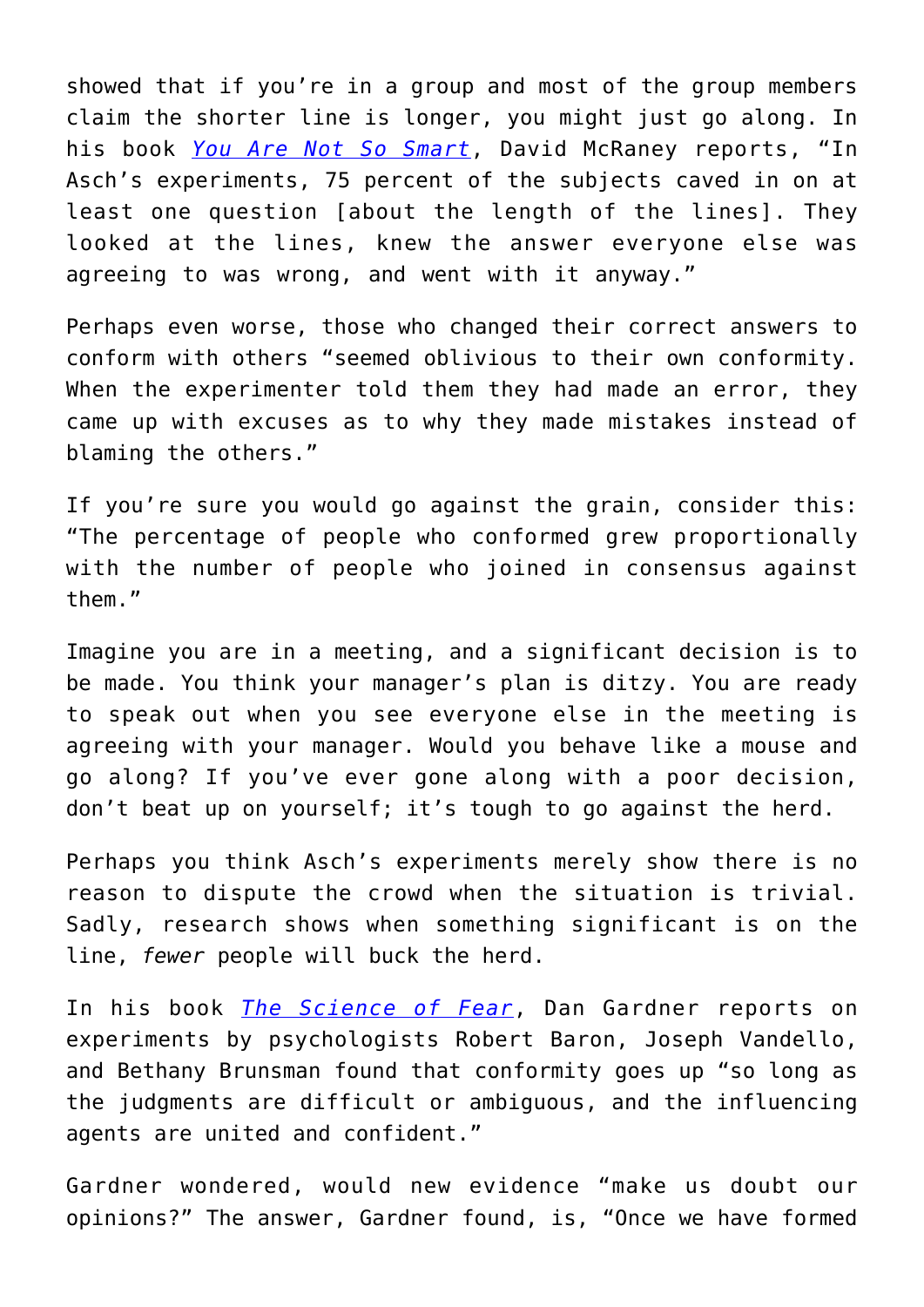a view, we embrace information that supports that view while ignoring, rejecting, or harshly scrutinizing information that casts doubt on it." Confirmation bias trips us up from changing our mind.

The latest evidence suggests COVID-19 is not as high a risk as initially thought. If you think such evidence will convince your neighbors or Facebook friends that it's time to end the lockdowns, you will be endlessly frustrated. Our neighbors care what other people think. If you live in an area where support for the lockdowns is widespread, your neighbor will likely go along. Remember, the more nuanced an issue is, and the more critical the problem, the more the desire to conform goes up.

We are living through both a pandemic and a contagious madness of global proportions.

Politicians who led us down this destructive lockdown path won't be changing their view until their "solution" is politically untenable.

In his conclusion to *[The Road to Serfdom](https://www.amazon.com/Road-Serfdom-Documents-Definitive-Collected/dp/0226320553)*, Hayek warns, "We shall not grow wiser before we learn that much that we have done was very foolish." To grow wiser, we first need to "free ourselves" from a mindset that obscures our errors. We will continue to make errors as long as we continue to believe "what we have done in the recent past was all either wise or inevitable."

We have become a nation of professional victims. We are not victimized by the coronavirus or by politicians and "experts." We are victims of our choice to conform in support of their policies. [Stephen Covey has observed,](https://www.amazon.com/Primary-Greatness-12-Levers-Success/dp/1501106589) "It's easy to take responsibility for the good things in our lives, but the real test comes when things aren't going well."

Today, we can take responsibility for changing our minds. We are each 100 percent responsible for how we choose to